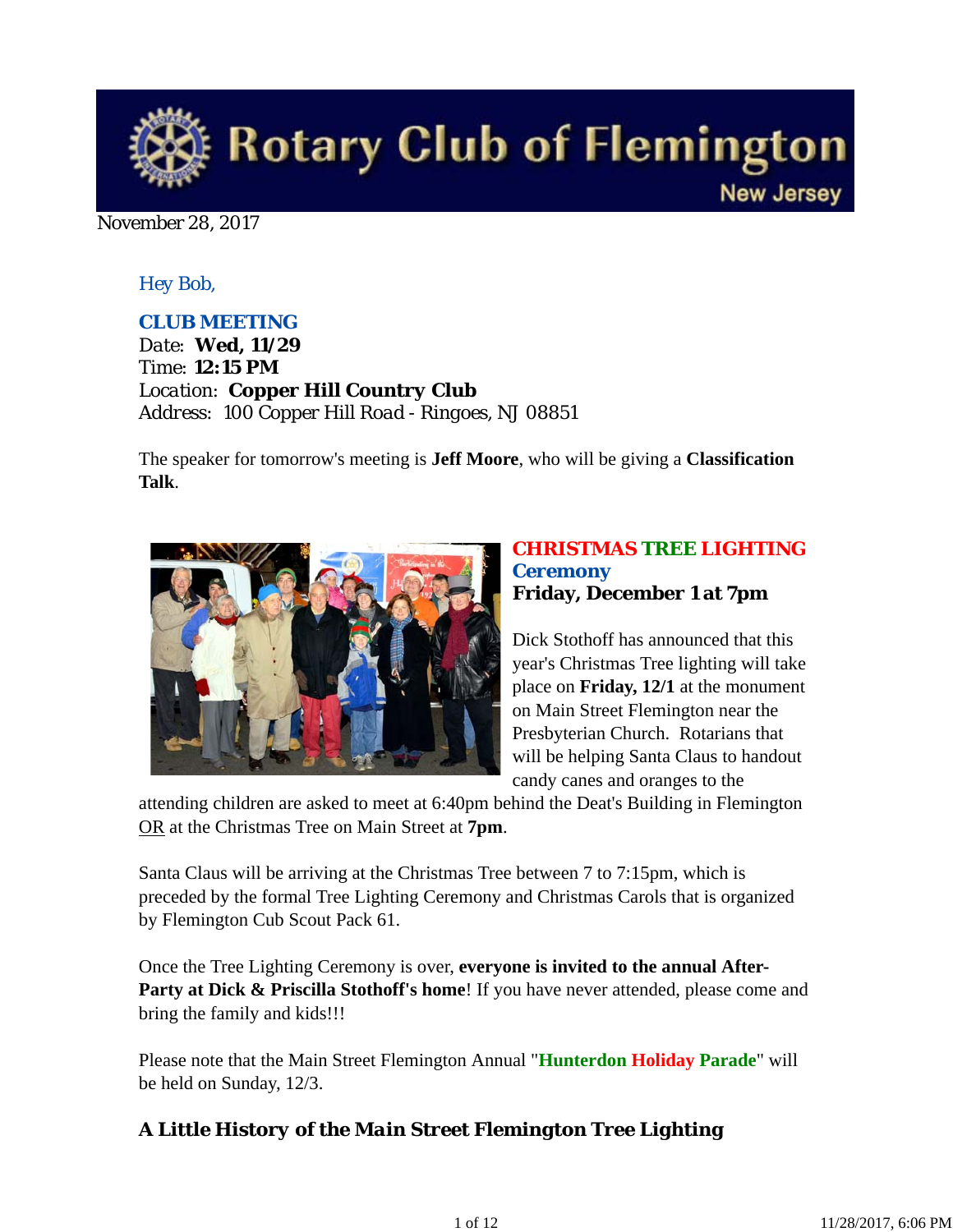# *Ceremony*:



The Christmas Tree Lighting ceremony is Flemington Rotary's oldest service project, which began in **December 1923**. This was just after the club first formed on October 3, 1923.

The annual Christmas Tree Lighting event itself has been taking place **since 1922** in the heart of Flemington thanks to the hard work of many volunteers.

Originally done by a small group of volunteers, coordination efforts were taken over by the Flemington Children's Choir and the Flemington Rotary Club. When the Children's Choir ceased its operations, Cub Scout Pack 61 in Flemington took over the duty of coordinating the tree installation and lighting every year since 1965. The cub scout from Pack 61 that sells the most popcorn during their annual popcorn fundraiser

gets the honor of lighting the Christmas Tree!

ARY

The Flemington Rotary Club has been **handing out candy canes and oranges ever since 1923**. The group's involvement has been the backbone for the event since that time. Cub Scout Pack 61 and its long time cub master Doug Niece, now deceased, took over the duties in 1965 as a way to ensure that the Christmas Tree tradition continues to this day in Flemington.

**Why candy canes and oranges you ask?** Back in the 1920's, it was very difficult for children to get some candy and fresh fruit to eat. These days, we can readily purchase these items at our local Supermarket, etc. So it was a VERY BIG deal for the children in attendance to get their huge Candy Cane and Fresh Orange.

**Thanks to the Volunteers!** A very special thanks to the volunteers that help to make the Tree Lighting a success! They include the Flemington Rotary Club, Cub Scout Pack 61, Samuel Stothoff Company, Tamke Tree Service, Rowe Electric, Dan Butt, Carpet One, Countryside Veterinary Hospital, Cornerstone Print & Imaging, the Flemington Borough Fire Department and the Flemington Borough Police Department.

> **Sponsoring the Christmas Tree Lighting** and bringing Santa with his treats for all the children of Flemingtonof Flemington **Since 1923** 'Service Above Self"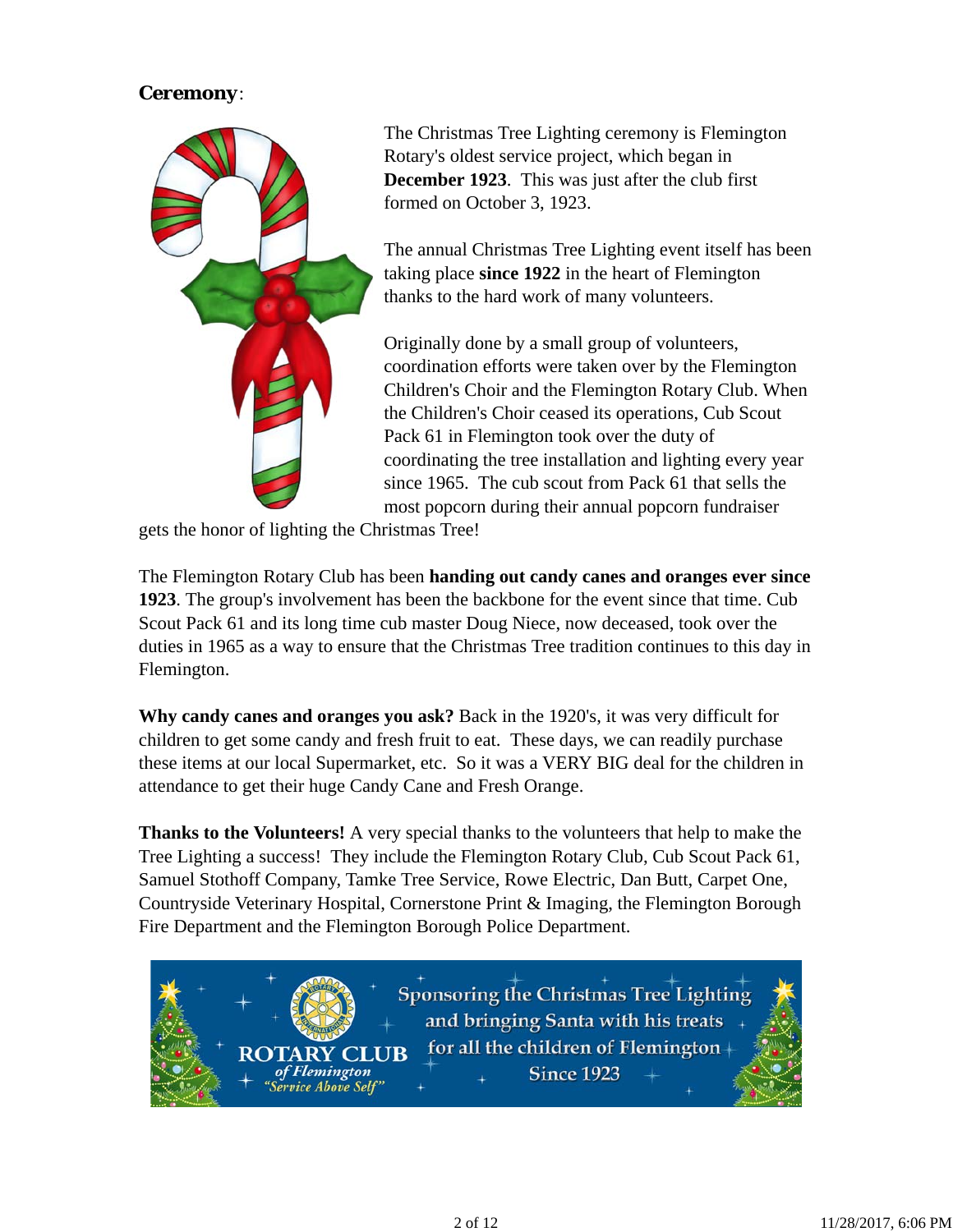# *RIDES for JOHN ZULLO* **From Sandy Clark Updated 11/28/2017**

Following is an updated schedule for driving John Zullo to Wednesday Rotary meetings during the next several weeks. This will be revised as necessary in each weekly E-Monger. Scheduled drivers should contact Sandy Clark at least 24 hours before the Wednesday meeting if they are unable to drive. At the same time, John will call the scheduled driver at least a day in advance if he does not plan to attend the meeting.

#### **Schedule of Drivers for John Zullo**:

- Nov. 29 Sandy Clark
- Dec. 06 Ken Skowronek
- Dec. 13 Terry Martin
- Dec. 20 Dick Stothoff
- Dec. 27 No Meeting This Day.
- Jan. 03 Harry Mazujian
- Jan. 10 Sandy Clark



# *Please Consider Donating an Unwrapped Gift for a Local Family in Need!!!* **Flemington Rotary's SAC Holiday Gifts**

At (or before) the Rotary meeting on Wed, 12/13, Rotarians are asked to **voluntarily** bring an

unwrapped gift (but a gift bag is appreciated!) to **supplement the Service Action Committee's (SAC) Holiday shopping**. Rotarians have always provided great support for this.

The types of items typically requested are:

\*Infant / Toddler learning toys. \*Family Fun Games (Monopoly, Scrabble, Catch Phrase, etc.). \*Gloves, scarves, socks as stocking stuffers. \*Craft kits. \*Lego kits. \*Gift Cards: WalMart, i-Tunes, Kohl's, Burlington Coat Factory, Five Below.



*D.G. Bob Zeglarski Official Visit* **Wed, 11/15/2017**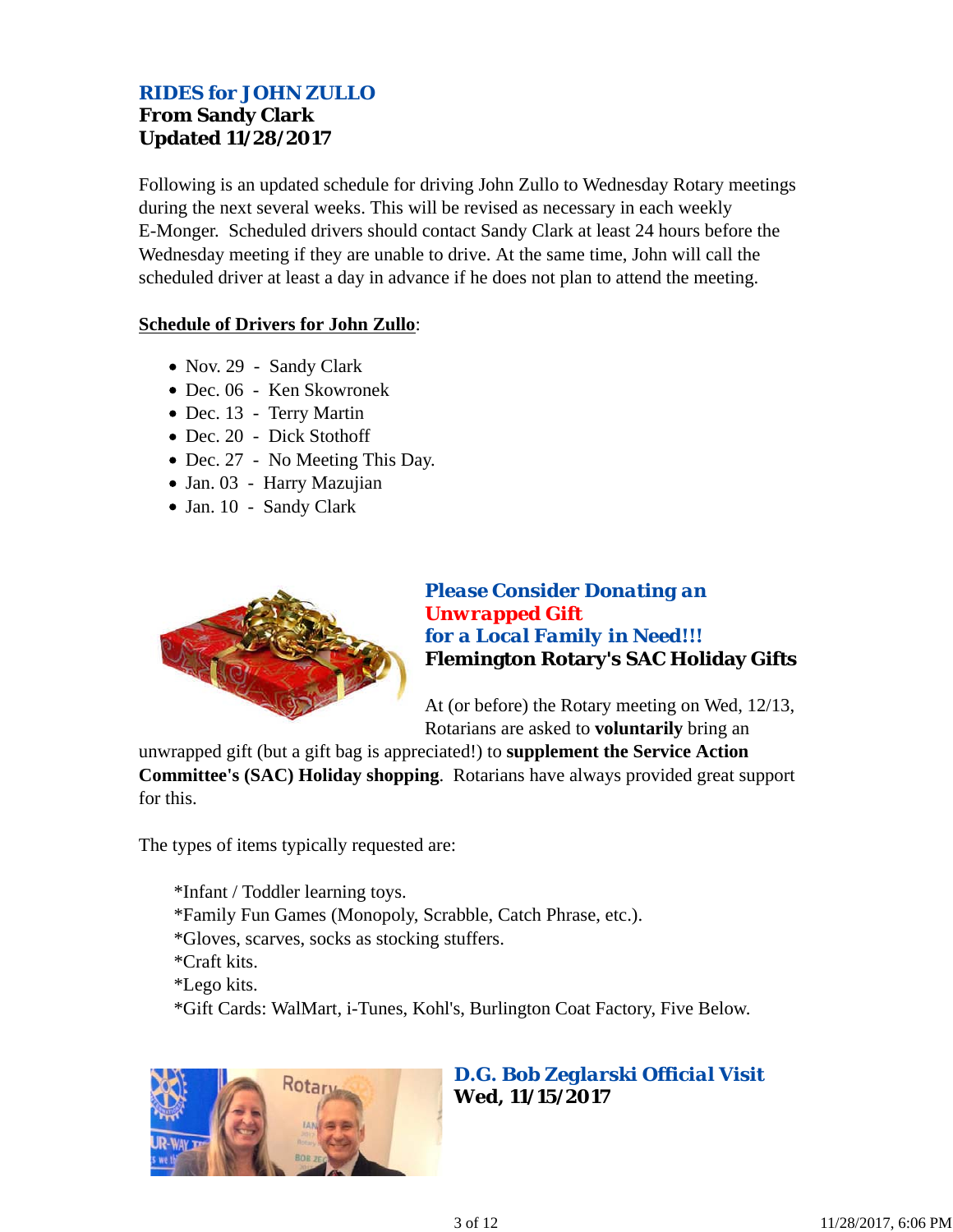Pictured from the left to right is President Kim Metz and District Governor, Bob Zeglarski. Bob made his Official Visit to the Rotary Club of Flemington on Wednesday, 11/15.

# *NEW MEMBER* **Jeffrey Moore**

The Membership Committee, Board and Club have approved **Jeff Moore** for membership in the Rotary Club of Flemington. Jeff was proposed by Joe Ziegler. He will have the classification of "**Education - Secondary**". Jeff is the Superintendent for the Hunterdon Central Regional High School. He resides in Delran, NJ.

Jeff has completed his new member orientation and his official induction into the club is currently being coordinated.

# *Member Update* **Dianne Durland**

At the Wednesday, 11/8 club meeting, Dianne Durland shared her happy/sad news that she was offered a new job in Roselle, NJ. It is a great opportunity for her, so Dianne agreed to the position. Unfortunately, that means that Dianne will be leaving Flemington Rotary. Dianne, we are very sorry to see you leave, but wish you alot of success.

# *New Sergeant-At-Arms* **Ann del Campo**

Kim wanted to share that Ann del Campo will be our new Sergeant-At-Arms! Thanks, Ann!



# *Flemington Rotary's Annual HOLIDAY COCKTAIL PARTY*

**Wednesday, December 20** Location: **Al Fresco's** Address: 100 Reaville Ave - Flemington, NJ 08822 Time: 6:00 PM to 8:00 PM

The Rotary Club of Flemington would like to warmly invite you and your spouse / guest to our **Holiday Cocktail Party**! The party will be held at **Al Fresco's** located in The Shoppes at Flemington.

The evening will include an assortment of appetizers and adult drinks. Note that this is a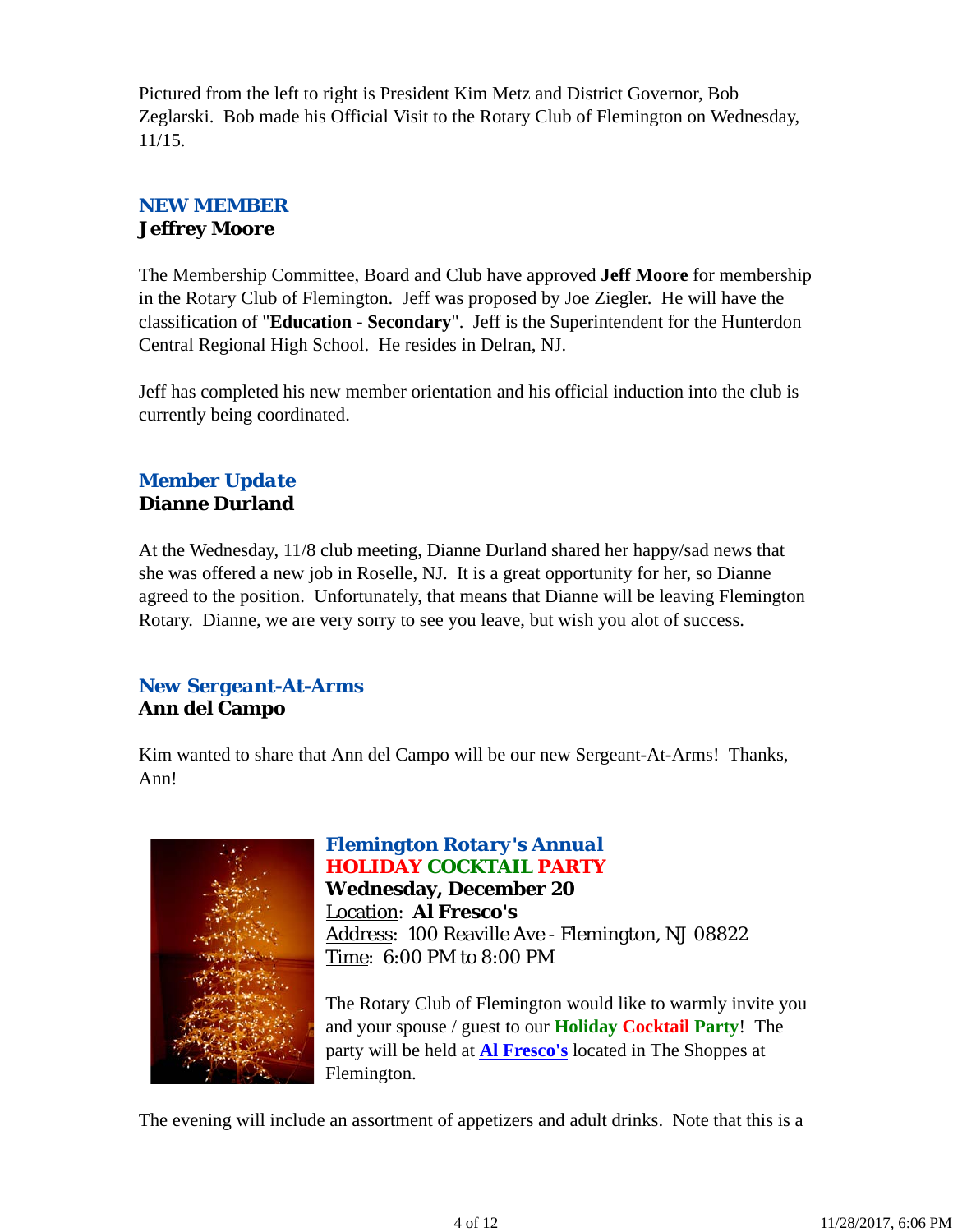Cocktail Party with "tapas" style appetizers to enjoy. This is not a sit down dinner.

Rotarians attending are asked to bring a wrapped **Secret Santa gift** valued around \$12.

Cost to Attend:

- Weekly paying members will pay \$15 for their meal. No cost for their spouses.
- Quarterly paying members and their spouses attend free of charge.
- No cost for spouses of deceased Rotarians.
- Friends of Rotary & additional guests will pay \$30 per person.

Kindly **RSVP** no later than **Wednesday, 12/13**. An Evite invitation will be send out shortly.

For additional information or questions, please contact Karen Widico at **kwidico@njprevent.com**

# *Clinton has its first Little Free Library: TAKE A BOOK-LEAVE A BOOK* By the **Clinton Sunrise Rotary**

The Clinton Sunrise Rotary (CSR) is bringing the first Little Free Library to Clinton this fall. Sponsored by CSR and constructed by Paul Arnold of Clinton and Ben Damiano of Califon, The Little Free Library box is modeled after the Clinton Municipal Building and will be placed in "Allie's Way" in Clinton Town to honor Allie McGaheran, former Mayor who served out of the Municipal Building and who was also a teacher.

The **Little Free Library** (LFL) is an International Organization founded in 2014 by Rotarian Todd Bol which, once registered on their site, allows you to use their logo "**Take a Book, Leave a Book**" and be placed on their map locating all the 50,000 LFL in the world. Locally we have LFL in Flemington, Califon, Lebanon, Washington and Clinton Township. Libraries are in Towns and on community lawns where they are monitored to keep them neat, with no books left outside the box or in the surrounding site and the materials appropriate for both children and adults. The box is weatherproof and large enough to accommodate many books. You are welcome to just take a book or replace it with one you would like to donate. The program is intended to encourage people of all ages to read, share their favorite books with other people and perhaps pick up a book themselves! THIS IS NOT A COUNTY LIBRARY RETURN BOOK SITE.



*Follow-Up from the Joint Hunterdon County Rotary Meeting* Held on Thursday, 11/9/2017 Speaker: Jimmy Phinney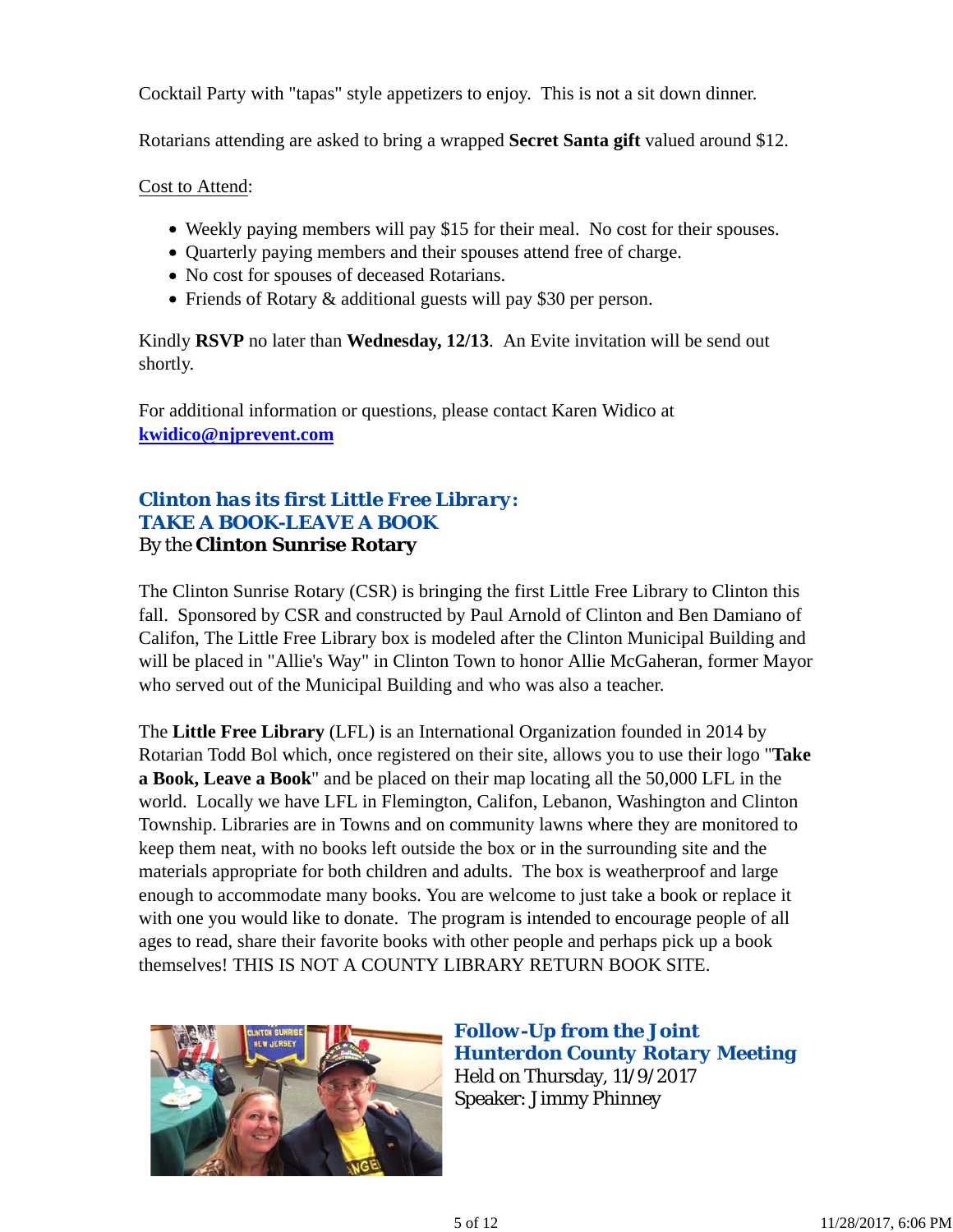Kim Metz attended the Joint Hunterdon County Rotary Meeting, which was held on Thursday, 11/9 at the Clinton Fire House from 5:30 to 7pm. The speaker was Jimmy Phinney, who is a WWII and Korea Special Services, POW veteran. Kim wanted to share the following summary of the evening with you:

The event was represented by several Rotary groups from Hunterdon County, which honored about 20 veterans in attendance for Veterans Day. The meeting started off by filling 24 backpacks for Operation Chillout, an organization that provides winter clothing for homeless vets.

The main speaker was **Jimmy Phinney** (pictured above along with Kim), who served as special services and served in WWII and Korea starting at the age of 16. Jimmy was an amazing speaker that spoke about his time serving. He saw a lot of the cruelties of war and served in many conflicts with our own troops and many others. At 91 years of age, he is doing amazingly well based on what he went through and his memory is very sharp. He shared many stories, including two in particular where he almost died.

One was when a piece of scrap metal hit him in the helmet directly to his forehead. The metal went through the helmet, lining and stopped and knocked him unconscious. Unfortunately, his best buddy who was kneeling right next to him, got a larger piece of metal that decapitated him. After coming to and seeing his buddy, Jimmy didn't remember anything. He was told later that he went on fighting and shot about 18 guys and captured 4, one being a captain.

The second time, Jimmy was captured and became a POW. This was a month after WWII was over. He and about 8 other guys were held for 2 weeks to endure grueling torture and death. He and one other man were saved, but he didn't remember it, as he spent the next 59 days in a comma with unbelievable injuries. They made him sign up to serve for 3+ more years in order for him to go through rehab.

He also talked about the concentration camps where they were putting the 'almost dead' into the furnaces. All of this he spoke in detail with mixed emotions. What an amazing man to say the least.

There were some laughs too, hearing about his family upbringing as well as some puns, like not going to Starbucks and making sure they bought Coke instead of Pepsi for the evening. His wife, of 58 years, was with him.

Overall it was a very interesting and worthwhile evening. The vets seemed to appreciate the recognition, especially being with other vets. Thanks to Harry Woske & Pat Mckiernan for also attending.



# *Find us on Facebook*

Click the image to the left to connect with the Rotary Club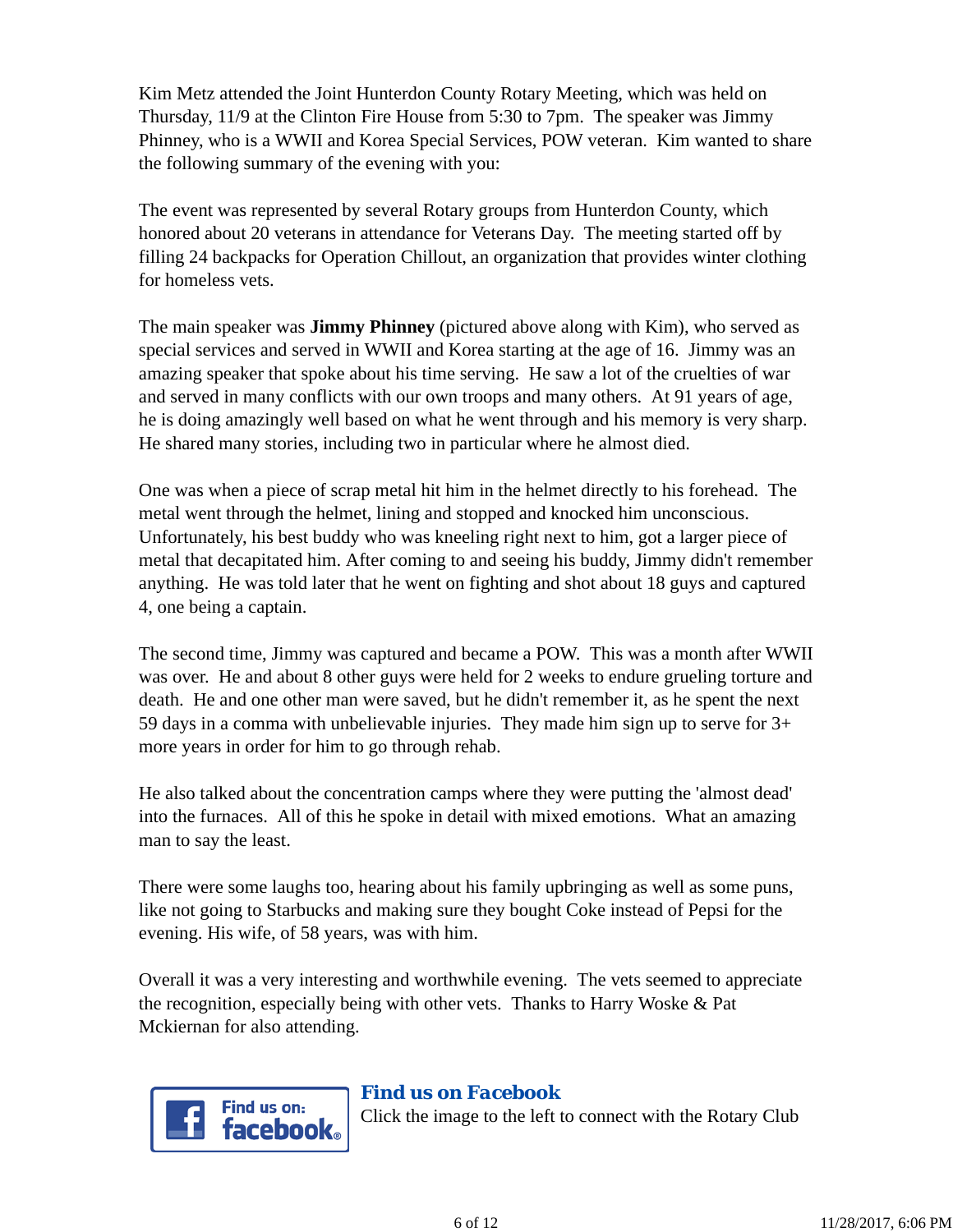

# *The Flemington Rotary MEMBER DIRECTORY Is Updated on the Website*

A PDF copy of the Club Directory kept on the club website, located on the password protected "**Members Only**" page. To access this, simply goto **www.FlemingtonRotaryNJ.org** and click on "Members

Only" in the upper left. The page is password protected. If you do not have the password, simply email us and request it.

If you see any updates that need to be made (a change of address, email, phone number, something is not listed correctly, etc.), please email Sandy Clark and request any changes to be made. **Click Here** to generate an email to Sandy.



# *SPEAKERS & PROGRAMS BEING SOUGHT*

Mick Schaible is looking for some ideas for upcoming meeting programs and speakers. If you have any leads, please pass them onto Mick, who will follow-up to schedule the speaker.

**Click here** to generate an email directly to Mick.



As you know, the Rotary Club of Flemington is a member of the H.C. Chamber of Commerce. This enables all Rotarians the ability to attend a Chamber function as a "member". If someone asks you what your business is, you would explain that you are a member representing the Rotary Club of Flemington. **Click Here** to visit the Chamber website for a listing of upcoming events.

# *ROTARY DISTRICT 7510 NEWS*

**Click Here** to read the current news from our Rotary District 7510.

# *UPCOMING DATES TO NOTE:*

Wed, 11/29: Jeff Moore: Classification Talk.

Wed, 12/06: TBA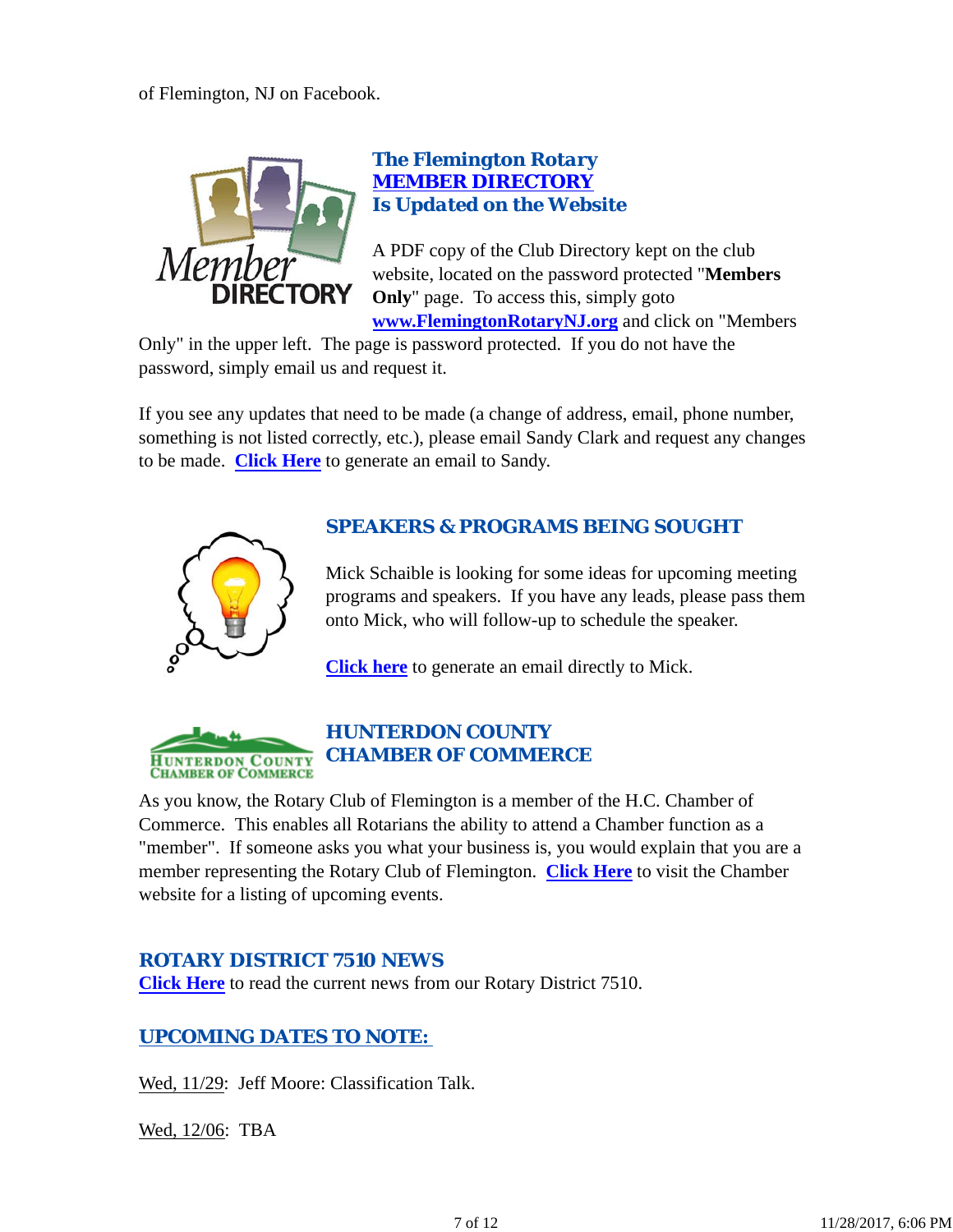Wed, 12/13: **Madrigal Girls Chorus** from H.C.R.H.S. for festive singing Wed, 12/20: **Flemington Rotary Holiday Cocktail Party at 6pm**. (*Note there is NO regular noon meeting on this day*) Wed, 12/27: **NO Meeting**. (*This meeting between the Holidays was canceled*)

**Next RCOF Board Meeting:** Wed, 1/17 at 5:30 PM (Usually the 3<sup>rd</sup> Wed). **Next Membership Meeting:** Wed, 12/13 at 1:30 PM (Usually the 2<sup>nd</sup> Wed).

#### **Upcoming RCOF Club Events, Fundraisers, Fellowship Events, Etc**.:

12/1 (Fri): Main Street Flemington Christmas Tree Lighting 12/3 (Sun): Flemington Holiday Parade

#### **Rotary District 7510 Events & Functions:**

To Be Announced.

# *COMMITTEE LIST:*

**Click Here** to download the listing of all current Club Committee's and its members.

### *"MEMBERS ONLY" WEBSITE:*

### **Click Here for the Members Only section of the website to find:**

- 1) The "Membership Proposal Form" to propose a new member.
- 2) New Member Information.
- 3) An Online Copy of the Club Membership Directory.
- 4) A Link to All Photos Albums of the Club.

# *ROTARY WEBSITE LINKS:*

Rotary International: **www.Rotary.org** Rotary District 7510: **www.RotaryNJ.org**

# *NEARBY ROTARY CLUB MEETINGS:*

As A Rotarian, you are Welcome to attend a Rotary Club meeting anywhere in the world. Click here for the Rotary Club Locator App. Or see below for some local meetings:

#### Mondays

**Lambertville/New Hope** (6:30 pm) - Lambertville Station Restaurant; 11 Bridge Street, Lambertville NJ 08530

**Piscataway** (12:15 pm) - Radisson Hotel; 21 Kingsbridge Road, Piscataway, NJ 08854

#### Tuesdays

**Whitehouse** (12:15 pm) - Max's 22; 456 Route 22 West, Whitehouse Station, NJ 08889 **Princeton** (12:15 pm) - The Nassau Club; 6 Mercer Street, Princeton, NJ 08540 **Bridgewater-Bound Brook** (12:15 pm) - Arbor Glenn; 100 Monroe St, Bridgewater 08807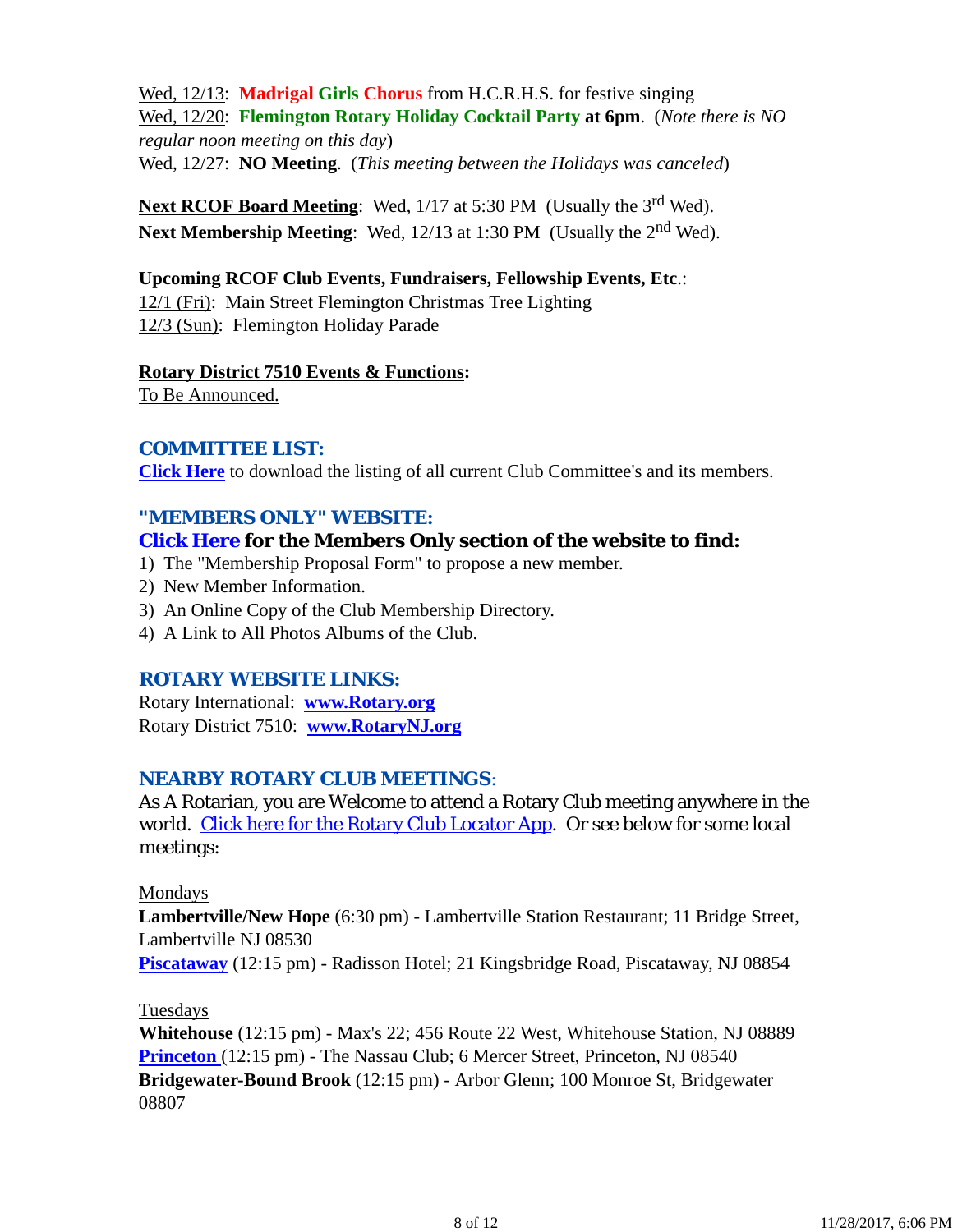#### Wednesdays

**Branchburg Township** (7:30 am): Stoney Brook Grille; 1285 Route 28, North Branch, NJ 08876

**Flemington** (12:15pm): Copper Hill Country Club; 100 Copper Hill Road, Ringoes, NJ 08851

**Hillsborough Township** (6:15 pm): Pheasant's Landing; 311 Amwell Road (Rt. 514), Hillsborough, NJ 08844

#### Thursdays

**Clinton Sunrise** (7:30 am): Clinton Fire Department; New Street, Clinton, NJ 08809 **Somerville/Bridgewater** (12:15 pm): Bridgewater Manor; 1251 US Highway 202/206, Bridgewater, NJ 08807

**Trenton** (12:15 pm): Freddie's Tavern; 12 Railroad Avenue, West Trenton, NJ 08628

#### Fridays

**North Hunterdon** (12:15 pm): Beaver Brook County Club; 25 County Club Drive, Annandale, NJ 08801

**Princeton Corridor** (12:15pm): Hyatt Regency; 102 Carnegie Center, Rt. 1 North, Princeton, NJ 08540

#### eClub

**Rotary eClub of Hunterdon Horizon**: View website for meetings or online makeups.

# RI President's Call for Action in **2017-2018**: **"Rotary: Making a Difference" Rotary Club of Flemington - Our 94th Year**

Founded October 3, 1923 \* Charter #1529 \* District 7510

| <b>Club President</b>         | <b>Kim Metz</b>                                        |
|-------------------------------|--------------------------------------------------------|
| President-Elect               | **Open**                                               |
| Secretary                     | <b>Kyle Fogarty</b>                                    |
| Treasurer, General            | <b>Nik Kritharis</b>                                   |
| Treasurer, Lunch              | <b>Ken Skowronek</b>                                   |
| <b>Board Member</b>           | <b>D.J. Wright</b> (immediate Past-President)          |
| <b>Board Member</b>           | <b>Sandy Clark</b>                                     |
| <b>Board Member</b>           | <b>Joe Ziegler</b>                                     |
| Sergeant-at-Arms              | Ann del Campo                                          |
| R.I. President                | Ian H.S. Riseley (Sandringham, Victoria,<br>Australia) |
| District Governor (DG)        | <b>Bob Zeglarski</b> (Roselle-Rosselle Park)           |
| District Governor Elect (DGE) | <b>John Shockley</b> (Hillsborough)                    |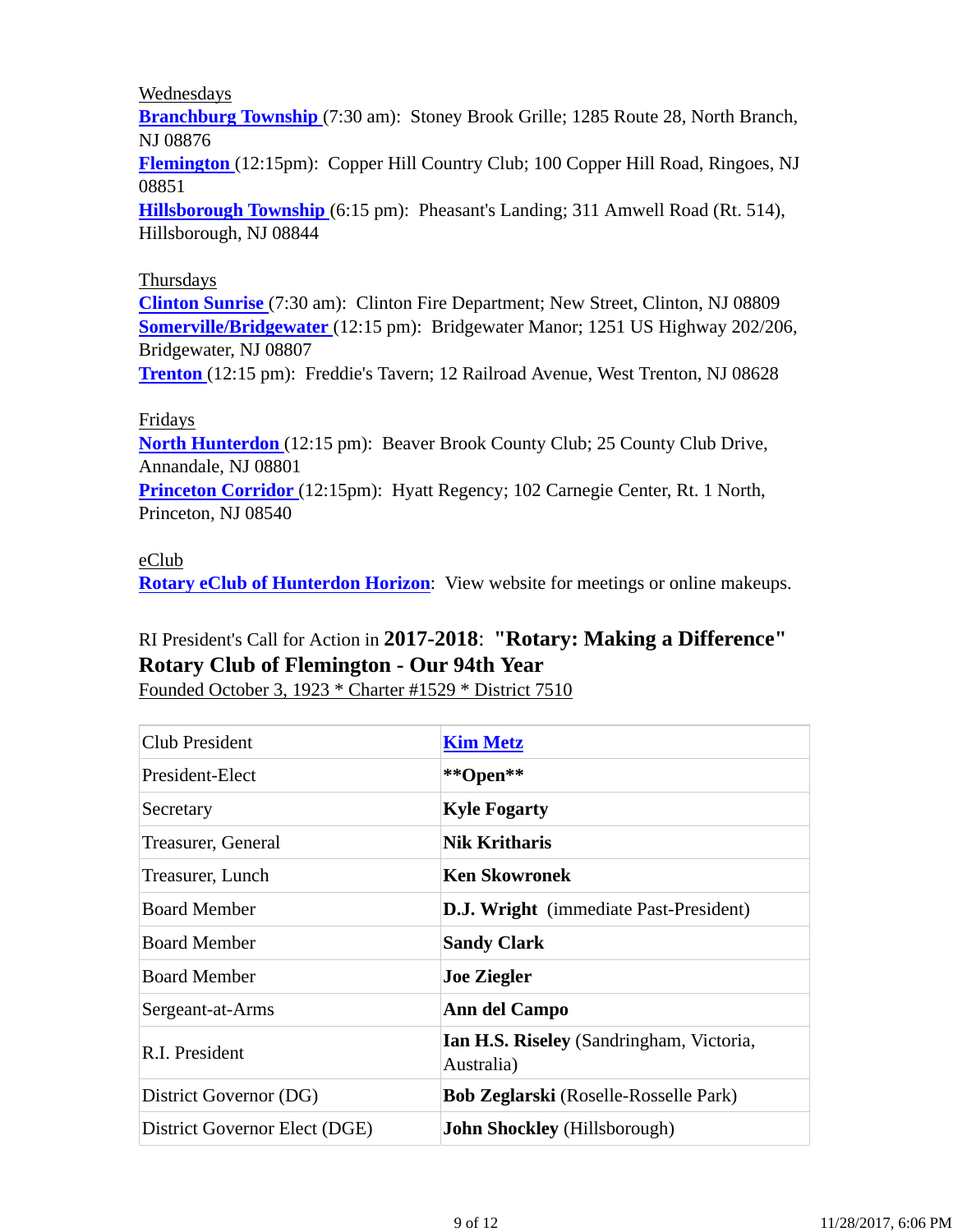| District Governor Nomimee (DGN) | <b>Ann Walko</b> (Watchung-Warren) |
|---------------------------------|------------------------------------|
|                                 |                                    |

Assistant District Governor (ADG) **Albert Varga** (Lambertville-New Hope)

Club Meetings: **Wednesday, 12:15 pm, Copper Hill Country Club** 100 Copper Hill Road, Ringoes 08551



*MISSION STATEMENT*: The mission of Rotary International is to assist and guide Rotarians and Rotary clubs to accomplish the Object of Rotary to ensure Rotary's continuing relevance and to help build a better world, emphasizing service activities by individuals and groups that enhance the quality of life and human dignity, encouraging high ethical standards, and creating greater understanding among all people to advance the search for peace in the world.

**THE OBJECT OF ROTARY:** The object of Rotary is to encourage and foster the ideal of service as a basis of worthy enterprise and, in particular, to encourage and foster:

**1st**: The development of acquaintance as an opportunity for service;

**2nd**: High ethical standards in business and professions, the recognition of the worthiness of all useful occupations, and the dignifying of each Rotarian's occupation as an opportunity to serve society;

**3rd**: The application of the ideal of service in each Rotarian's personal, business and community life;

**4th**: The advancement of international understanding, goodwill, and peace through a world fellowship of business and professional persons united in the ideal of service.

**THE 4-WAY TEST:** "Of the things we think, say or do:

**1st**: Is it the Truth?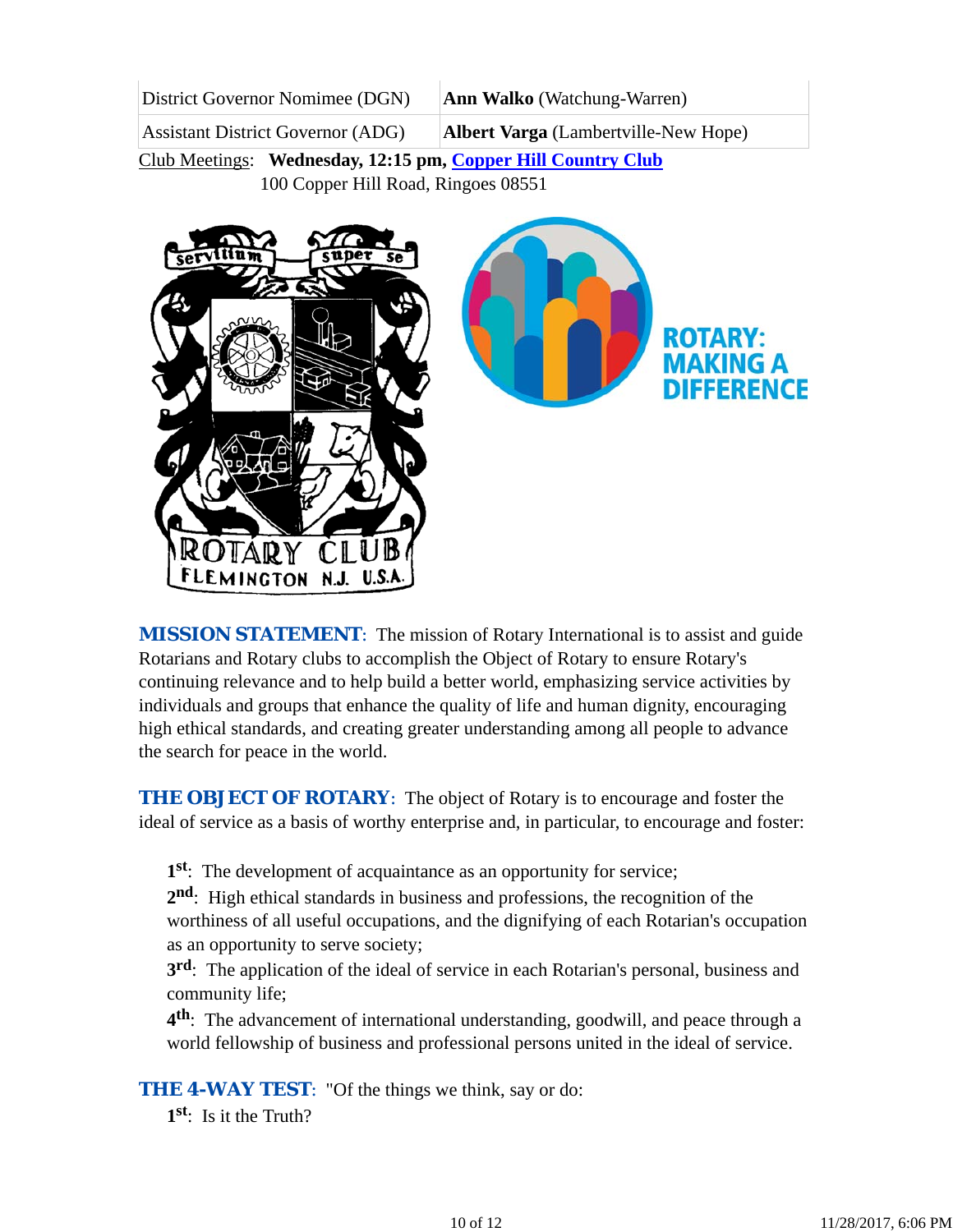- 2<sup>nd</sup>: Is it Fair to all concerned?
- **3rd**: Will it build goodwill and better friendships?
- **4th**: Will it be beneficial to all concerned?"

#### *ROTARY's AVENUE'S OF SERVICE*:

**1)** Through **Club Service**, we have fun, build lasting friendships, and make sure that our club runs well.

**2)** Through **Vocational Service**, we volunteer our professional skills to serve others and promote integrity in everything we do.

**3)** Through **Community Service**, we address local needs and work with our community to bring lasting improvements.

**4)** Through **International Service**, we meet humanitarian needs around the globe and promote world understanding and peace.

**5)** Through **Youth Service**, we work with young people to help them become the next generation of leaders, visionaries, and peacemakers.

# **2017-2018 CLUB MEMBER ROSTER Rotary Club of Flemington, NJ**

Current Number of Members: 37

| <b>Rotarian</b>                   | <b>Member Since</b> | <b>Classification</b>           |
|-----------------------------------|---------------------|---------------------------------|
| Bohler, Herbert C. (Herb)         | 1977                | <b>Specialty Advertising</b>    |
| Boynton, Adam                     | 2016                | <b>Church / Social Services</b> |
| Chittenden, Robert L. (Bob)       | 2003                | M.E.F.P. Consulting Engineering |
| Clark, Arthur L. (Sandy)          | 1987                | Printing                        |
| Davidson, James G. (Jim)          | 2002                | <b>Rubber Products</b>          |
| del Campo, Ann                    | 2016                | <b>Scientist &amp; Farmer</b>   |
| Ferrari, Frederick J. (Fred)      | 1964                | Orthodontia                     |
| Fisher, Charles H. (Charlie)      | 1961                | <b>Funeral Services</b>         |
| Fisher, Thomas H. (Tom)           | 2012                | Property & Casualty Insurance   |
| Fogarty, Kyle M.                  | 2017                | <b>Financial Advisor</b>        |
| Harrison, Jeffrey (Jeff)          | 1996                | Psychotherapy                   |
| <b>Hyatt, Frederic D. (Fred)</b>  | 2017                | <b>Retired - Aerospace</b>      |
| Kamnitsis, Christopher P. (Chris) | 2001                | <b>Financial Planning</b>       |
| Kritharis, Nikolaos (Nik)         | 2016                | Dentistry                       |
| Liebross, Ira                     | 1997                | <b>Family Medicine</b>          |
| Loew, Darren                      | 2002                | Orthodontics                    |
| Martin, Teresa (Terry)            | 1993                | Solid Waste/Recycling           |
| Mazujian, Harry                   | 2004                | Clergy                          |
| McWilliams, Nancy                 | 1992                | Psychotherapy                   |
| Metz, Kim                         | 2007                | <b>Technical Education</b>      |
| Muller, George D.                 | 1964                | <b>Cut Glass Manufacturing</b>  |